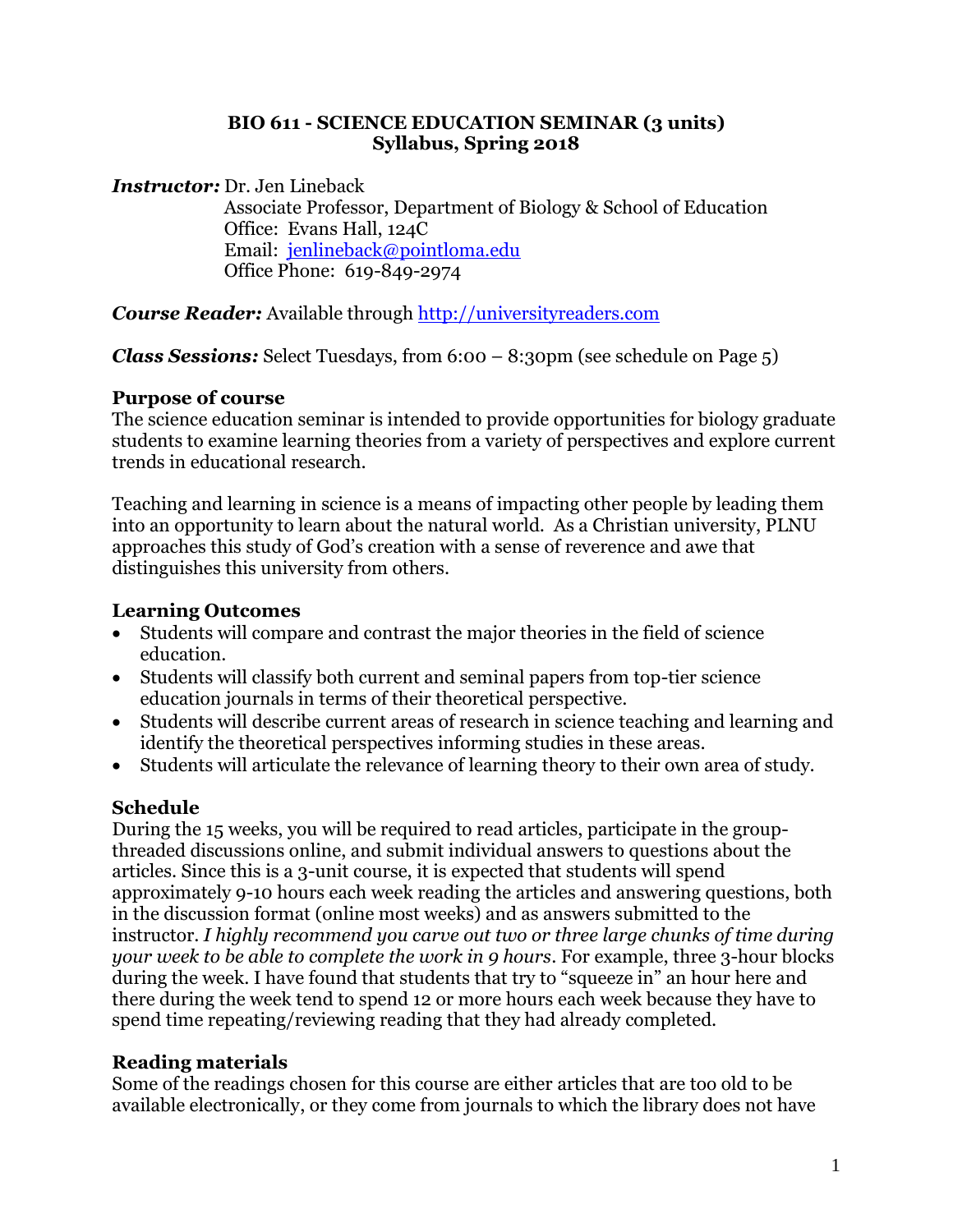free access, or they are single chapters from books. For these reasons, a packet containing many of the readings for the course is available for purchase at: [http://universityreaders.com.](http://universityreaders.com/) Any articles that are available through our library website are not included in the reader, and therefore, you will need to access these on your own through the PLNU library and print them out. I will teach you how to do this during our first in-person class meeting.

### **Course grade**

Grades will be determined by:

| 1. article/chapter writing assignments (assigned weekly)                      | 20% |
|-------------------------------------------------------------------------------|-----|
| 2. consistent and meaningful participation in online discussions (see rubric) | 20% |
| 3. collaborative group project                                                | 20% |
| 4. written exams (midterm and final)                                          | 40% |

At the end of the semester, a letter grade for the course will be based on the following scale:

| A      | $A-$  | $\mathbf{B}$ | D      | $B-$ | ⊣ت  |       |     |       |              |
|--------|-------|--------------|--------|------|-----|-------|-----|-------|--------------|
| $93 -$ | $90-$ | $87 -$       | $83 -$ | 80-  | 77- | $73-$ | 70- | $60-$ | <b>Below</b> |
| 100%   | 92%   | 89%          | 86%    | 82%  | 79% | 76%   | 72% | 69%   | 59%          |

#### **Article/chapter writing assignments**

Since this is a graduate class, it is essential that you take responsibility for your own learning. Keep in mind that some of the readings are long, and I am not expecting that you are reading to understand every detail in the paper, but rather to determine the main ideas that the author is trying to communicate. You will be writing responses to questions that I hope will stimulate thought about ideas in the articles, and reflections on how this new information relates to other information. It will be helpful to read the questions before you read the papers. The answers will not be found in the paper, but rather will be constructed by you in response to what you read.

I will read your written responses, but will make minimal comments, because the learning occurs in the process of your production of the document. I expect that all written assignments be of graduate-level quality (no typos, no grammatical errors, no sentence fragments, thoughtful development of ideas, etc.). To earn full credit on written assignments, you must answer every part of each question in a well-written answer that demonstrates thought and integration of ideas.

### **Late Assignments**

Assignments must be turned in by the due dates listed in the schedule below. Assignments more than 48 hours late will automatically be scored as a C or lower. If any assignments are missing on the "last date to drop the course", you will be automatically dropped from the course, and you will have to retake it two years from this spring. For this semester, the drop date is *March 3, 2018*.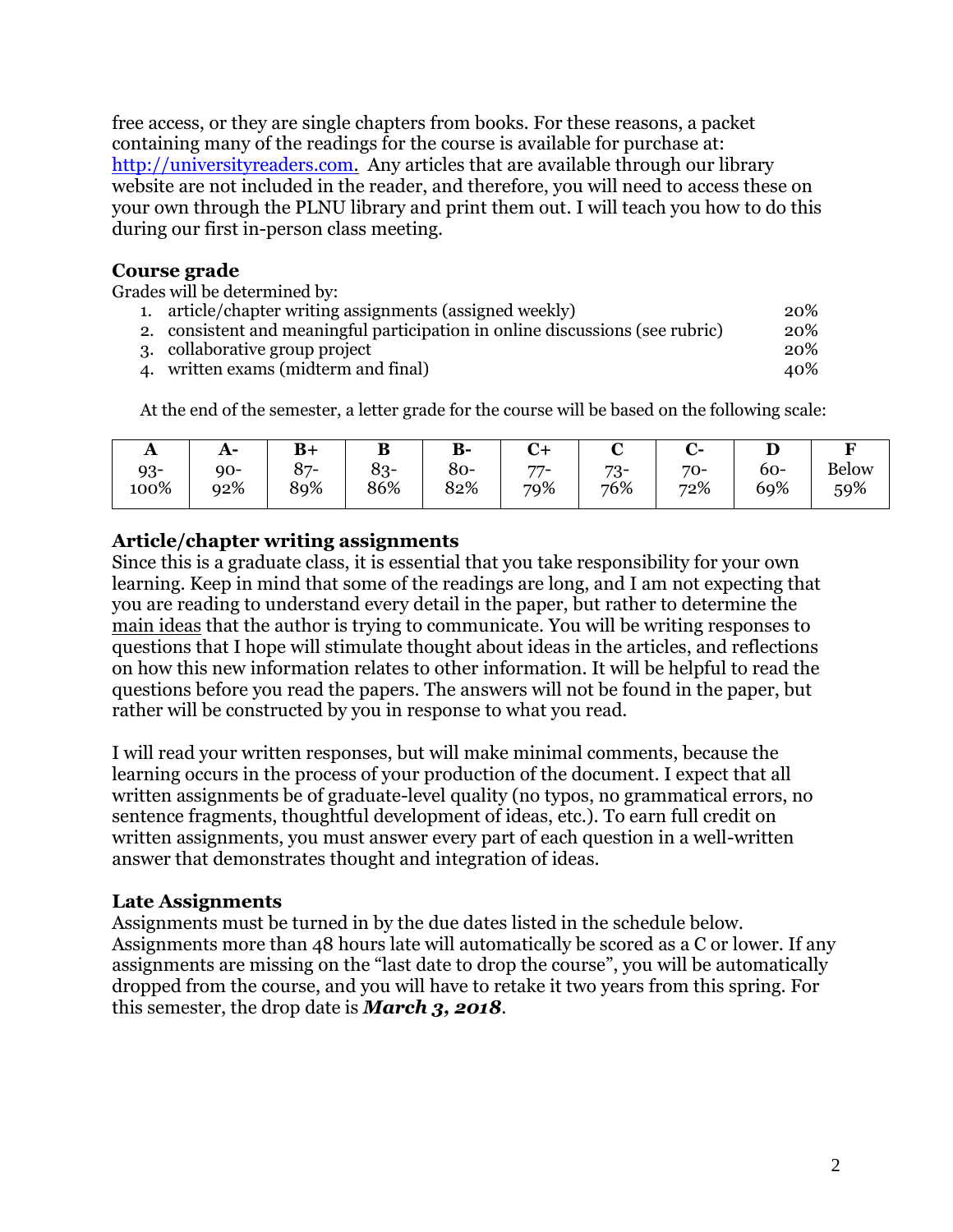### **Online discussions**

Each Tuesday, discussion questions on the assigned reading for the week will be posted on Canvas. You are expected to post and respond to each prompt according to the following deadlines:

- First deadline: **Saturday,** by noon
- Second deadline: **Monday,** by midnight

For example: Do your reading for the week prior to **Saturday**. Go on the discussion board before **Saturday** at noon and post a response to each prompt. Before **Monday** at midnight, respond to at least *two* of your fellow students' comments. This should help to ensure that there is healthy, active discussion going on each week. Feel free to respond as frequently as you like; these guidelines are minimum requirements.

Since we will have limited opportunities to interact in person, the quality of the online discussion is very important. Responses should reflect an understanding of the material, as well as thoughtful consideration of the importance, validity, and value of the content being discussed. Various viewpoints are valued, and encouraged. Discussion question responses that you would like me to count toward the grade for this course should be at least 100 words but less than 350 words. This policy applies to all three of your required responses per week in the discussion forum. Shorter comments to other students are welcome for the benefit of your learning and theirs. A rubric for scoring your discussion board participation is included below.

The discussions, both online and in person, will focus on the main ideas in the papers as they relate to your own teaching practice. I am looking for thoughtful, reflective responses that demonstrate evaluation of ideas. It is essential to the success of the class that each class member contributes valuable content and responds to others students' valuable content frequently. It is important that all participants stay on-topic. This means bringing up personal experience that helps to provide examples, comparisons, etc., but the discussions should not become a forum for "venting" about school districts, state standards, etc. (See the <u>following page</u> for the Discussion Board Scoring Rubric.)

#### **Links to Additional PLNU Policies:**

#### **[Academic Accommodations](https://catalog.pointloma.edu/content.php?catoid=32&navoid=1965)**

While all students are expected to meet the minimum standards for course completion as established by the instructor, students with disabilities may require academic accommodations. **[Academic Honesty](https://catalog.pointloma.edu/content.php?catoid=32&navoid=1965)**

Academic dishonesty is the act of presenting information, ideas, and/or concepts as one's own when in reality they are the result of another person's creativity and effort.

#### **[Education Records \(FERPA\) and Directory Information](https://catalog.pointloma.edu/content.php?catoid=32&navoid=1965)**

FERPA is the federal law regarding the privacy of student records. **[Spiritual Care/Resources](https://www.pointloma.edu/offices/spiritual-development)**

PLNU strives to be a place where you grow as a whole person. This link provides you with resources and email contacts in this regard.

#### **[Copyright Policy](http://libguides.pointloma.edu/c.php?g=648534&p=4548713)**

Point Loma Nazarene University, as a non-profit educational institution, is entitled by law to use materials protected by the US Copyright Act for classroom education. Any use of those materials outside the class may violate the law.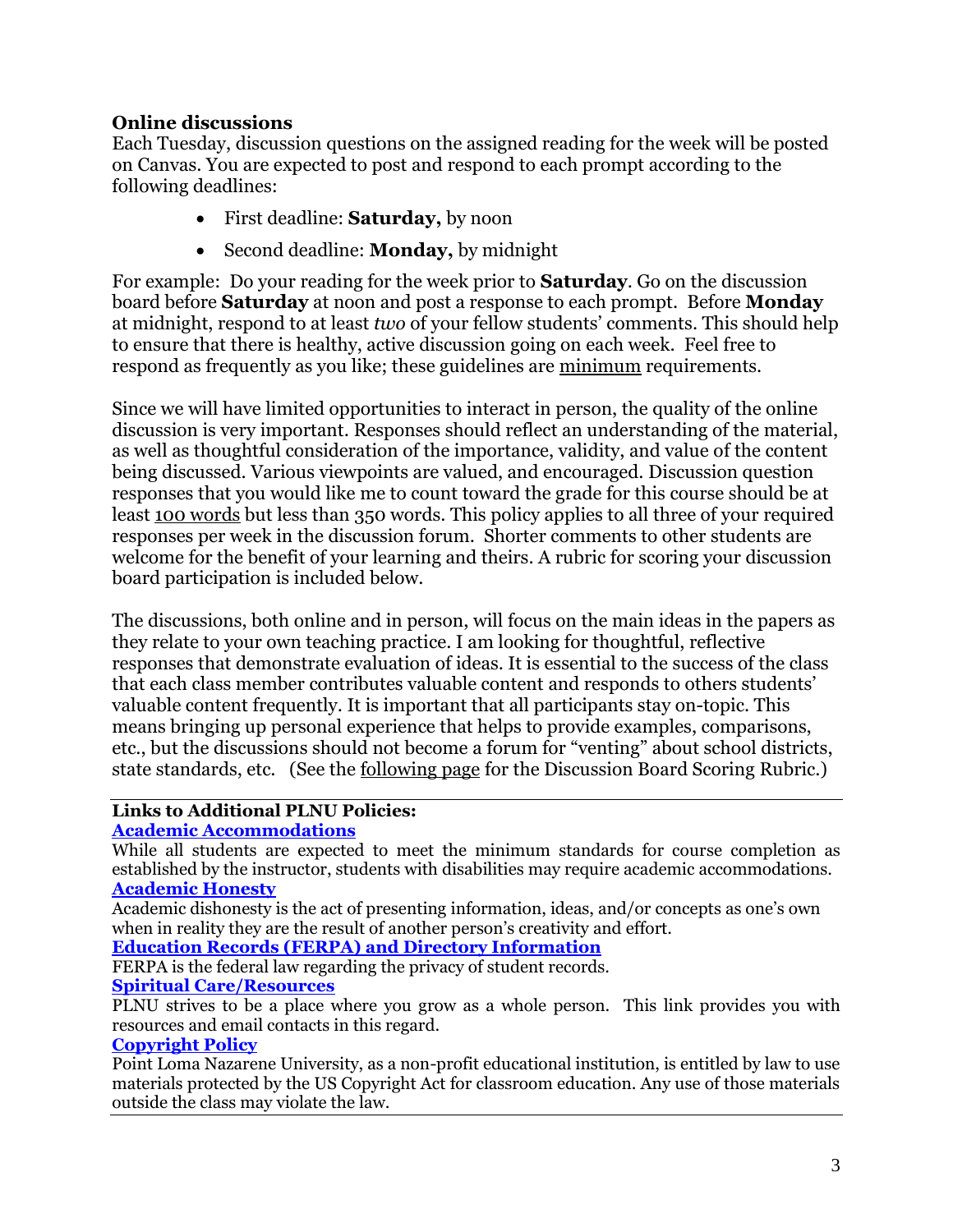#### **PLNU Grad Biology Weekly Online Discussion Rubric Full credit = 10 points each week**

|                                                                                                                                   | Initial (1 pt)                                                                                                                                                                                                                                                | <b>Emerging (2 pts)</b>                                                                                                                             |                                              | Developed (3 pts)                                                                                                                                                            |  |
|-----------------------------------------------------------------------------------------------------------------------------------|---------------------------------------------------------------------------------------------------------------------------------------------------------------------------------------------------------------------------------------------------------------|-----------------------------------------------------------------------------------------------------------------------------------------------------|----------------------------------------------|------------------------------------------------------------------------------------------------------------------------------------------------------------------------------|--|
| Promptness and<br>initiative                                                                                                      | Posts $1st$ response late<br>Posts $1st$ response to<br>AND responds late to<br>$prompt(s)$ on time, OR<br>posts $2nd$ response to at<br>others' posts. Responses<br>are extremely short.<br>least two students on<br>time. Minimum of 50<br>words each time. |                                                                                                                                                     |                                              | Posts $1st$ response on time<br>AND responds to at least<br>2 others' posts on time.<br>Minimum of 100 words<br>each.                                                        |  |
| Relevance of post                                                                                                                 | Posts responses that are<br>Posts responses which<br>slightly relate to the<br>related to discussion<br>discussion topic; makes<br>content and connects to<br>short or irrelevant<br>reading material; often<br>remarks.<br>prompts further<br>discussion.    |                                                                                                                                                     |                                              | Posts relevant responses<br>that show <i>integration</i> and<br>application of course<br>material. May pose<br>additional relevant<br>questions.                             |  |
| Mechanics                                                                                                                         | Posts/responses contain<br>several major errors<br>related grammar,<br>spelling, and sentence<br>structure that make the<br>posts/responses difficult<br>to read and understand.                                                                              | Posts/responses contain<br>several minor errors<br>related grammar,<br>spelling, and sentence<br>structure, but are easy to<br>read and understand. |                                              | Posts/responses contain<br>very few, if any, minor<br>errors related grammar,<br>spelling, and sentence<br>structure.<br>Posts/responses are easy<br>to read and understand. |  |
| Observation of<br>"Netiquette": not<br>using ALL CAPS, slang<br>or potentially<br>inflammatory or<br>overly emotional<br>language | Does not observe 'Netiquette''<br>guidelines<br>0 points                                                                                                                                                                                                      |                                                                                                                                                     | Observes 'Netiquette'' guidelines<br>1 point |                                                                                                                                                                              |  |

#### **Calendar**

Below is a tentative outline of the readings, assignments, and due dates for the course. Further assignment details will be provided each week on the Canvas website under the title "Assignments". Please visit the Canvas website frequently.